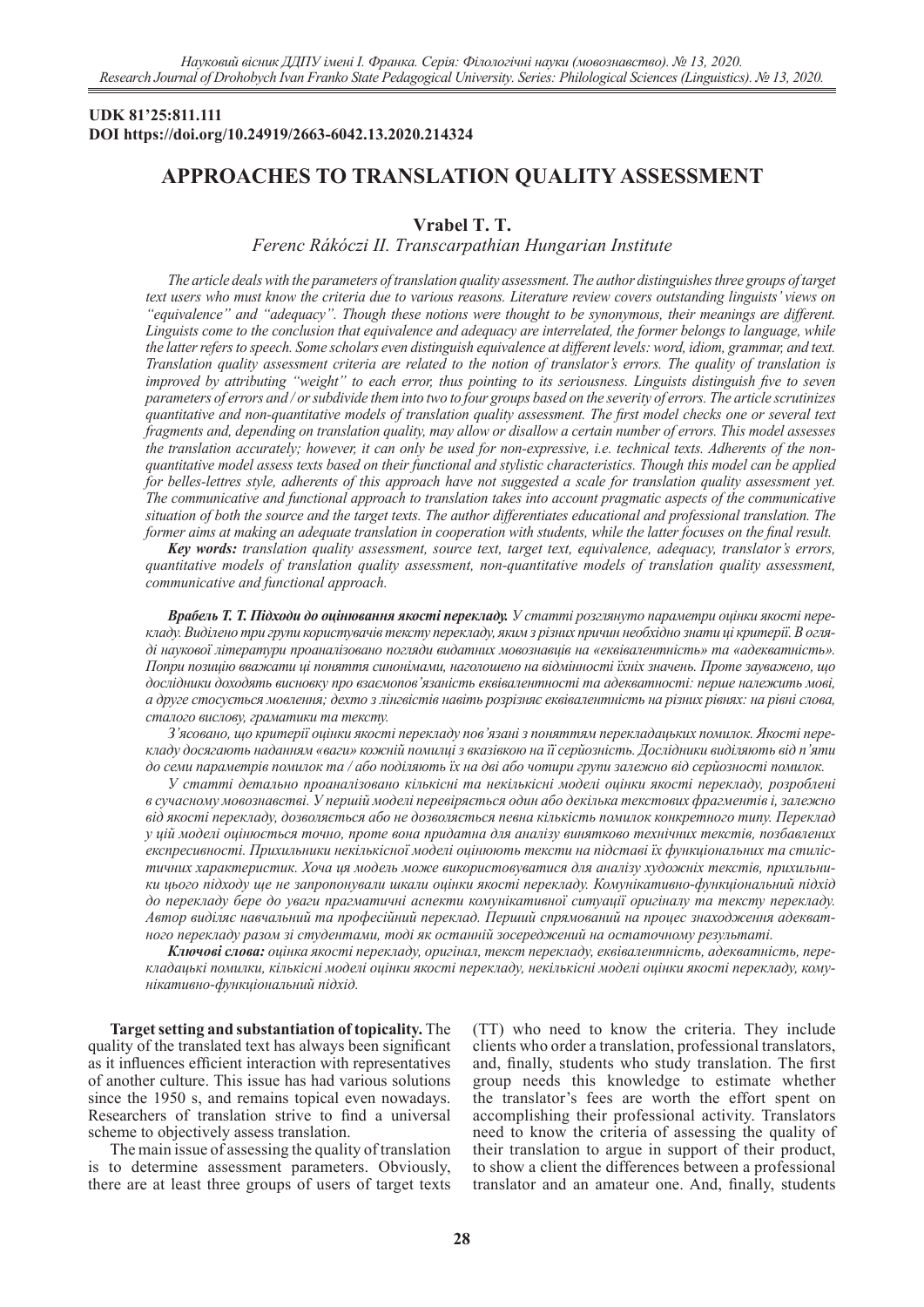need to know the parameters of assessing the quality of translation in order to understand that all translation teachers have the same set of requirements to assess translation. Moreover, continuous assessment of students' work increases their motivation and more often than not improves the quality of educational translation done in the course of their training.

It is obvious that educational translation is not the same as professional one. In the course of the latter a teacher will not assess the translation like (s)he does during oral or written translation in class. However, researchers need to elaborate special criteria of assessing educational translation or agree to a universal scheme of assessing professional translation.

**Analysis of latest researches and publications.**  For many years linguistic theory of translation claimed that the quality of translation can only be assessed by comparing two texts: the source (ST) and the target one and the main parameter of assessing translation was the category of equivalence. The theory of equivalence was elaborated by A. V. Fedorov, Ya. I. Retsker, V. S. Vinogradov, V. N. Komissarov, and others and was of great significance for early translation studies, including terminology. The notion of "adequacy" often substituted "equivalence" and they became synonymous. However, the categories of equivalence and adequacy do not denote the same and it is proved by their definitions offered by outstanding linguists.

Definitions of equivalence can be compressed in form, as V. N. Komissarov's [14, 33] or more extended as V. S. Vinogradov's who claims that "…equivalence in the theory of translation should be understood as maintaining the equality of content, essence, semantic, stylistic, functional and communicative information of both the original and the translation" [8, 19].

V. N. Komissarov holds the opinion that equivalence between texts is set after the translation. The linguist offers to compare fragments of the ST and the TT to determine the level of rendering the ST's content in the TT. Translation is considered incorrect if equivalence relations are not at the optimal level [15, 53]. The researcher admits that the target language's (TL) possibilities are not infinite, therefore there are limitations to translation that should not be regarded as nonobservance of equivalence. On the one hand, the theory of equivalence levels suggested by V. N. Komissarov serves as the main criterion of assessing the quality of translation; on the other hand, it does not give a comprehensive hopes, needs and requests. Obviously, with all their advantages, no theory of equivalence covers the functional component of translation.

The regularities and factors influencing the translation process are mainly evaluated in recent researches from the point of view of their impact on the translation product. Linguists majoring in translation studies specified the approaches to translation quality assessment and classified the criteria of assessing the quality of the TT [9; 10; 12; 13; 19; 25; 30; 32], elaborated the typology of translator's errors [5; 6], analysed the differentiation between the notions "equivalence" and "adequacy" [1; 4]. Despite the variety of views, the common feature of most works on translation studies was that the quality of translation can be assessed by comparing the ST

with the TT, as well as the combination of educational and professional translation based on the textocentric approach to translation.

In accord with the linguistic theory, all operations on the ST are predetermined by the text itself. However, V. N. Komissarov also wrote about the translator's absolute priority task, connecting his work with cultural peculiarities of the SL and the TL. Moreover, his adherents also mentioned the so-called extralinguistic factors.

V. V. Bibikhin understands "adequate" as something average, striving for compromise [3, 7]. Yu. V. Vannikov substantiates the concept of adequacy and differentiates semantic and stylistic, functional, and voluntary adequacy. This classification reflects the specific character of translator's work under various conditions, settles various tasks, and creates different texts in the TL [7, 35]. The definition of adequacy and its correlation with the notion of equivalence are analysed by V. V. Sdobnikov. He offers constructive criticism of A. D. Shveitser's theory where speech is mixed with communicative situation [30]. He claims that equivalence should characterize speech, while communicative situation factors ought to be conditions of the reality in which translation takes place [25, 21]. Thus, equivalence belongs to language, and adequacy is related to communication. V.V.Sdobnikov offers further step-by-step explanation reasoning that the process of translation is a subjective notion, it cannot be observed, therefore it cannot serve the object of estimating quality [24, 190]. One can estimate a concrete result that shows us the correct or false process of translation. Then the researcher comes to the conclusion that "both equivalence and adequacy as normative and evaluative categories characterize the result of translation" [25, 44]. This view seems to be a well-grounded one. If equivalence is stipulated by characteristics predetermined by the language peculiarities of the ST, then adequacy includes estimation that takes into account the main parameters of the communicative situation: the aim of translation, the addressee, the sender, the client, expectations of all the abovementioned agents. According to the communicative and functional approach, the TT is equivalent to the ST due to its existence, and the level of its adequacy can only be determined in a concrete communicative situation; if the TT meets the communicants' expectations, i.e. communication is not terminated, continues at an adequate level or is even intensified, then the translation can be considered adequate.

Adherents of the linguistic, communicative and functional approaches determine the text limits of equivalence differently. A. D. Shveitser, one of the greatest representatives of the linguistic approaches to translation, claimed that the whole text can be equivalent. V. V. Sdobnikov holds the view that equivalence can be set between separate segments of the ST and the TT [25, 44]. If we understand equivalence as maximum correspondence of the ST to the TT, we cannot estimate such a correspondence at the level of the whole text. Closeness of the content planes of the ST and the TT is set at the sentence level [20, 4]. Moreover, each sentence can be translated at different levels of equivalence. This brings us to the conclusion that equivalence at text level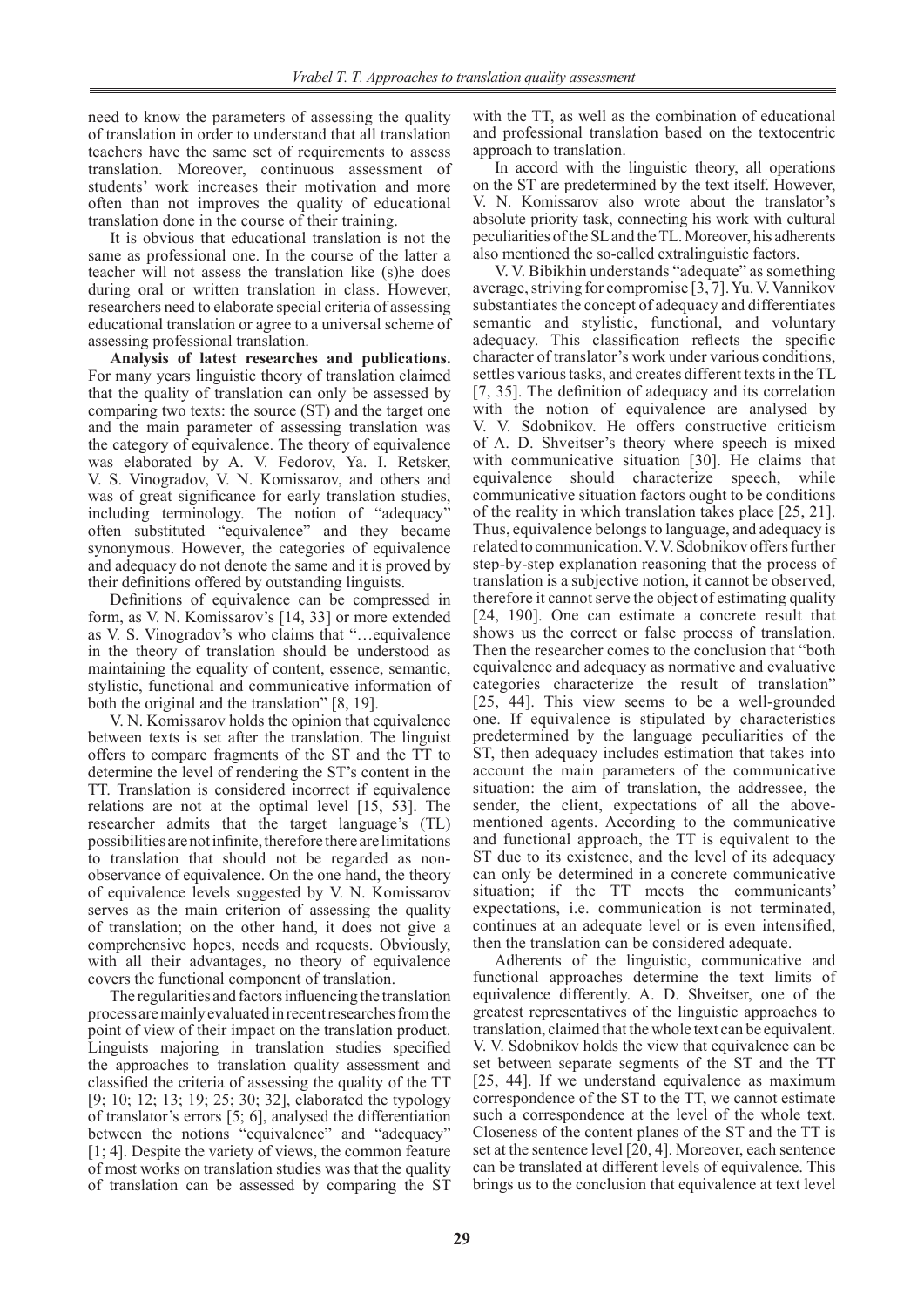is hardly possible, unlike adequacy that is in correlation with the whole text as far as it reflects closeness of the translation to the communicative situation. Thus, adequacy and equivalence are interrelated: achieving optimal level of equivalence at the sentence level leads to adequate translation.

W. Wills claims that theoreticians in the field of translation studies have not yet offered an objective, generally accepted solution of issues related to intertextual equivalence and cannot state that the notion of "equivalence" can be studied by the theory of translation [47, 24]. M. Barghout holds the opinion that deviation from the norm can deviate the content of the whole text [35, 148]. N. Armstrong does not deny the existence of equivalence; however, he attributes it to the personality of an individual translator who decides after some consultations what is equivalent in each particular case and what is not [33, 128]. J. Catford views equivalence from the point of view of interlingual correspondences and speech equivalents. However, he does not consider it as an evaluative category. His equivalence is a kind of relation between the original and the translation both at the level of the whole text and at the level of its fragments. Yet in 1965, J. Catford does not hold a purely linguistic view claiming that TT is created in a particular situation. His condition for equivalence is maintaining the communicative function of the text [36]. M. Baker differentiates equivalence at word, idiom, grammatical and textual levels [34]. J. House suggests assessing translation from the point of view of functional and pragmatic equivalence. One can achieve this kind of equivalence in translation if the translator maintains the function of the ST in the TT [40, 33]. Thus, meaning is a multilayer notion: the first layer is text semantics, the second one is its pragmatics, the third comprises textual aspects. Therefore, the TT recontextualizes the ST into a semantically and pragmatically equivalent text in the TL. Moreover, the researcher highlights that text function lies in its use in a particular situation. The situation can be divided into three controllable components: Field, Tenor, Mode. The first includes the theme of the discussion, the second is connected with the social, temporal and intellectual relations between communicants, the third is predetermined by the type of communication and the communicants' level of involvement into the process of communication. To determine the text function more accurately the researcher suggests using one more component – Genre that connects a concrete text with the microtext of the cultural community where the text is usually used. House considers that genre plays the role of the register's plane of content and the register expresses the genre [39, 247].

We analysed this theory in detail to see how it influences the researcher's understanding of the objective assessment of the translation quality. J. House differentiates two types of translation: overt and covert. In the first case a text is created that is perceived by the receiver as translation, the original function of the ST is not lost, just like its role in the SL culture. However, the TT functions differently in the TL and the target culture. The second type of translation presupposes creating a text that substitutes the ST in the TL and target culture.

Moreover, the functions of the ST and the TT coincide. Despite J. House's desire to use the possibilities of the functional approach, her theory is a linguistic one and translation can only be assessed by means of a comprehensive linguistic analysis.

**Purpose statement.** This paper aims at the analysis of the elaborated scientific approaches to assessing the quality of translation (linguistic, as well as communicative and functional) taking into account the world view of a modern human, the level of development of modern communication, as well as the peculiarities of the translation services market.

**Presentation of the basic material of the research.**  Having differentiated the categories of equivalence and adequacy, let us turn our attention to distinguishing the criteria of assessing translation. It is related to the notion of "translator's error". Researchers in the field of translation studies suggest various classifications of translator's errors [6; 23; 28]. The most comprehensive, to our mind, is N. K. Garbovskiy's classification who reveals cause-and-effect relations between an error and understanding the source message. The researcher distinguishes errors at various levels: errors at the level of a simple concept, complex concept, judgement, and the idea of the situation [10, 514–536]. However, this classification is also textocentric and reflects the linguistic approach to translation. The criteria elaborated by the researchers in the field of translation studies enable one to attribute "weight" to each error, thus improving the quality of translation.

The major difference of assessing the quality of translation in the communicative and functional approach to translation as compared to the linguistic one is its orientation towards a person. The main criterion of assessing the quality of translation lies in the ability of the TT to satisfy the needs of both SL and TL communicants. Furthermore, not only the receiver of the TT has the right to assess the quality of translation. Various communicative situations involve different requirements. One can assess translation from the point of view of the ST's author, receiver of the TT, as well as the client who ordered translation. Consequently, quality assessment of one and the same translation can differ.

Any classification of translator's errors is based on the theory of equivalence, though not all equivalent translation is adequate. For instance, do bottom-line factory employees need equivalent translation on how to install a piece of equipment reflecting every aspect of the ST if they cannot understand it? It is generally accepted that a translator has the right to change the ST. E. Prunch holds the opinion that a modern translator is a full member of communication with the same set of rights as any of the other communicants [22, 186].

Professional translator's task is to guarantee maximum adequacy of translation [11, 307]. In practice it can be achieved by setting optimal equivalence at all text levels for each particular situation. V. V. Sdobnikov suggests a detailed mechanism of translation quality assessment depending on the type of communicative situation which is of practical significance for translators as it gives a reliable scheme for translation.

Now let us analyse the classifications of translator's errors offered by leading researchers in the field. Many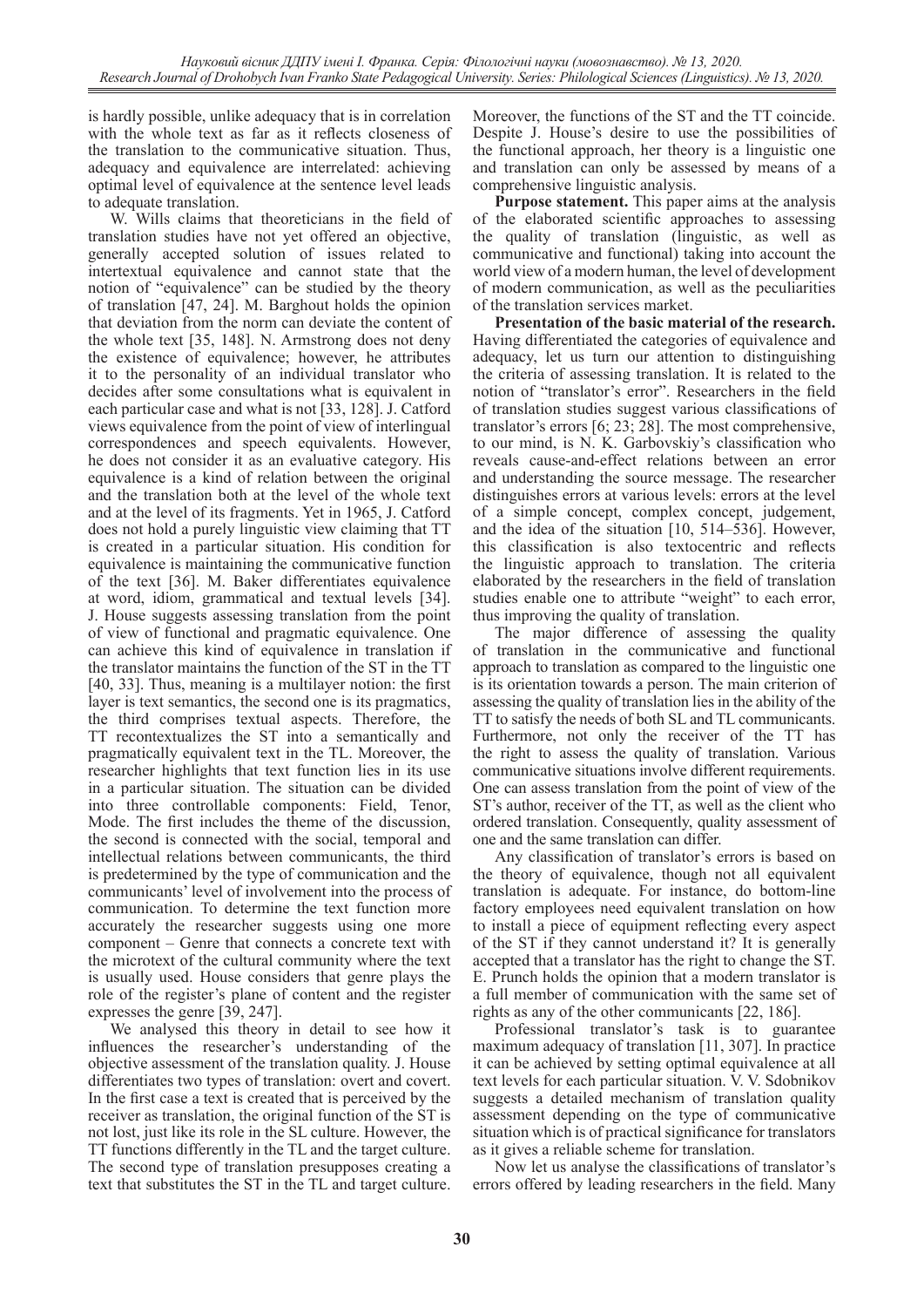schemes attribute some "weight" to each error showing its seriousness. Yu. L. Uspenskiy distinguishes five parameters: sense distortion, non-motivated omission of an equivalent, discrepancy in communicating rhematic information, non-observance of the cause-and-effect development of the notion, stylistic and spelling errors [29, 44]. Thus, alogism "weighs" only 0.25, while the "weight" of omitting an equivalent is 1. In 2007, V. V. Sdobnikov offered his own classification based on seven parameters: sense errors, content errors, logical errors, stylistic errors, spelling and punctuation errors. Sense errors have the "heaviest weight" – 1 [24, 185].

When speaking of written translation, M. A. Kunilovskaia divides translator's errors into two big groups: sense errors and language errors. The first group includes errors in communicating referential information, structural and logical errors, logical misrepresentations, errors in rendering pragmatic information. The second group comprises lexical, morphological, syntactic, spelling, and punctuation errors [17]. D. M. Buzadzhi, V. V. Gusev, V. K. Lanchikov and D. V. Psurtsev offered a more detailed classification that includes four groups of translator's errors: sense errors at the level of denotative information, stylistic errors, errors related to miscommunication of author's position, normative and common errors [6]. A. B. Shevnin subdivides translator's errors into two types: errors related to incorrect understanding of the original and errors arising from misunderstanding during text creation [31, 26]. The linguist specifies the causes of errors without classifying them.

Classification of translator's errors draws the attentions of managers of translation companies as well. Recent decades showed a tendency to formalize the process of assessing the quality of translation aimed at increasing the level of unbiased assessment of the result of translator's professional activity. The "weight" of an error is one of formalization means. The TT is often marked to identify the severity of errors and to calculate the translation quality index (TQI) [18, 10]. For instance, European Commission's Directorate General for Translation suggests codes to mark errors and define them. It distinguishes errors leading to change of the ST's sense; sense errors that do not hinder the general comprehension of the text; relevant and irrelevant omissions to maintain the sense of a phrase; incorrect use of terms; grammatical errors altering or not altering the general sense of the text; spelling errors causing misunderstanding of the ST; punctuation errors; misprints; translator's carelessness in using reference information [28, 25]. The severity of errors varies depending on the aim of the TT, as well as ways of its practical application.

Linguists distinguish two big groups of approaches to translation quality assessment: quantitative and nonquantitative models. Each of these models is used for particular types of texts: special and fiction resulting in deviations in the approaches to assessing translation. However, there is no generally accepted view on how to assess publicistic texts containing elements of both text types.

As a rule, quantitative models of assessing the quality of translation are created for particular

organizations for practical use. This model is based on a selective check of one or several text fragments where a specified number of translator's errors is or is not allowed. Depending on the quantity and quality of errors the translation is considered acceptable or unacceptable. One of the first organizations to elaborate their own scale and criteria of translation quality assessment was Canadian Translation Bureau that offered its assessment model Sical (Canadian Language Quality Assessment System). In this model the quality of translation is assessed based on a fourlayer scale and analyses a text extract containing 400 words. It differentiates between translator's and language errors, major and minor errors [46]. Thus, superior translation allows no major errors and a maximum of 6 minor ones (A); fully acceptable translation contains 0 major errors and up to 12 minor ones (B); in case the translator has made one major and up to 18 minor errors, the translation is considered satisfactory, but revisable  $(C)$ ; if there is more than one major error and over 18 minor ones, the translation is unacceptable (D) [46, 3].

The company SAE that works in the automobile industry and creates industry-related technical texts suggested its own scale of assessing the quality of translating technical texts. This organization subdivides errors into wrong terms, syntactic errors, omissions, wrong word structure, spelling errors, punctuation errors, mixed errors (any language error in the TL text that is difficult to refer to one of the abovementioned categories [44]. All of these categories contain a detailed description of translator's errors. Moreover, there are subcategories subdividing errors into serious and minor ones [44, 3], as well as a degree of severity for each of the seven categories. Thus, an incorrectly used term in the TT carries 5 points in case it is a serious error and 2 points if it is a minor one [44, 6]. In case of a syntactic error, omission, wrong structure or combinability of words 2 and 4 points are added correspondingly [44, 6]. Therefore, the higher the number of serious errors and the total sum of points, the lower the quality of the translation. If the editor is in doubt whether an error is major or minor, (s)he is to refer it to the former. The authors of this classification stress that it has been elaborated for technical texts, the automobile industry in particular. Thus, if one wants to use it for assessing fiction texts where functional and stylistic aspect is of great significance, this classification is not suitable because it has been developed to assess texts devoid of expressiveness [44]. However, this classification is rather practical, just like the previous one where a certain quantity of errors is allowed in a text containing a particular number of words.

Another quantitative system of assessing the quality of translation is ITR BlackJack developed by the British company ITR for technical texts. American Translators Association elaborated its own quantitative-systembased-model in which it distinguished 24 types of errors (addition, ambiguity, cohesion, etc.) to assess the quality of translation [38]. However, the number of error types and sometimes ambiguous definition of errors makes it impractical and might cause difficulties in assessing the quality of translation [27].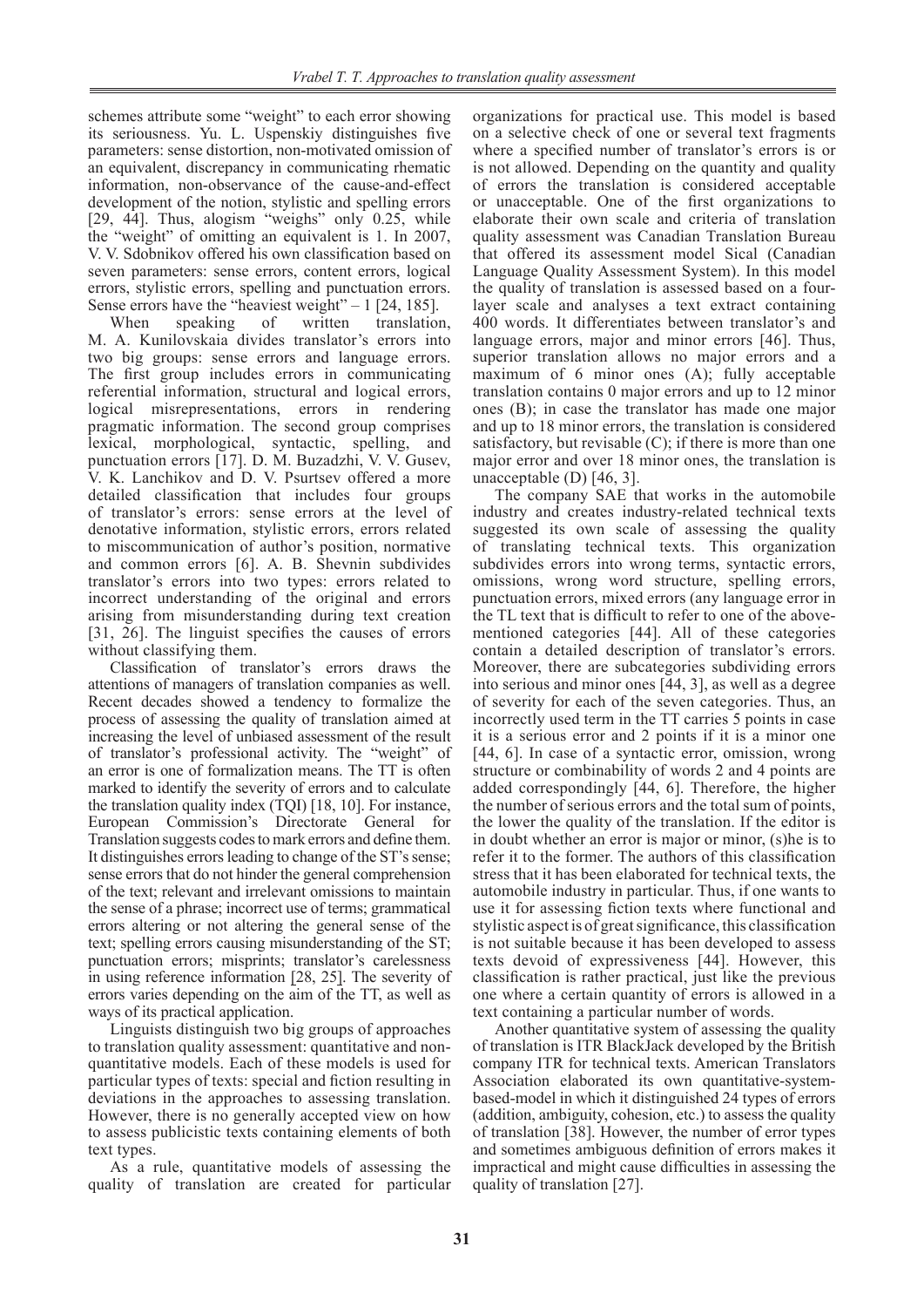From the point of view of applicability for non-fiction texts the best model of translation quality assessment is elaborated by the Localization Industry Standards Association. It is also based on the classification of translator's errors from the point of view of their severity. The list of errors and inconsistencies is quite big and it is easier to use it in electronic form – with the help of software developed by this company [27]. This software presents an intuitive table where translator's errors are subdivided into categories: the first columns display types of errors (incorrect translation, accurateness of translation, terminology, etc.), while lines show errors based on the degree of severity (minor, major and critical). The next column demonstrates the total number of errors, as well as the maximum acceptable quantity of errors (minor, major and critical) per specified number of words in the text. To estimate the quality of the translation, a translation quality index is applied. It is calculated based on a formula depending on the number of errors in a particular text extract [45].

Thus, the system of quantitative assessment of the quality of translation is quite practical for certain types of texts. This system assesses translation accurately, however it can only be used for texts devoid of expressive means, though some models of assessing the quality of translation (LISA, ATA) do have columns for stylistic errors and the register.

Nevertheless, the quantitative model was criticized by adherents of the non-quantitative model of assessing the quality of translation claiming that adherents of the quantitative method are guided by the microtextual level of assessing the quality of translation without taking into account the macrotext. As far as text is one whole, errors cannot be viewed at the level of separate lexemes or sentences in isolation from the rest of the text. However, this approach is rather theoretical. One of its representatives is Katharina Reiß / Reiss who suggests assessing texts depending on their functional and stylistic peculiarities. The researcher subdivides all texts into four categories: 1) texts aimed at content with the description of facts and communication of the sense of the message being in focus. Here belong newspaper articles, scientific works. The translator's main task is to render the sense of the message; 2) texts oriented at form; here the aesthetic and belles-lettres function are in the foreground. Examples include fiction and poetry; 3) texts with appellative function aimed at persuasion. Here belong propaganda and advertising. In translating texts of this type, the main target is to produce the same effect on the recipient as the ST; 4) media texts that are not communicated in written form. They include plays and oral speeches. Thus, Reiss differentiates between sense of the message and its form. She distinguishes linguistic elements (semantics, lexis, grammar) and stylistic aspects of extralinguistic elements (communicative situation, theme, period of time, location, auditorium, etc.) [37]. Christiane Nord holds the same view within the framework of the Skopos Theory of translation. The most important notions in her view are aim (or "end result to be achieved by means of action"), purpose (as "a preliminary stage in the process of achieving the aim"), function and intention [43, 28]. She distinguishes four text functions: factual, referential, expressive and

appellative that have various forms of expression in the text and can cause some difficulties in translation [42]. The researcher analyses examples, problems and ways of translating various texts, however does not suggest a clear scale of assessing the quality of translation.

Thus, non-quantitative model can be applied to assess expressive texts, however the adherents of this approach do not offer a concrete scale to assess the quality of translation.

Russian scholars are more inclined to apply the non-quantitative approach paying special attention to adequacy and equivalence as the main criteria of assessing the quality of translation [26]. V. N. Krupnov reviews various approaches to assessing the quality of translation and comes to the conclusion that translation quality assessment has to include four main operations: 1) assessment of the quality of translating words and word combinations; 2) assessing the translation of sentences and the text as a whole; 3) assessment of the quality of rendering expressive elements and stylistic peculiarities of the ST; 4) assessing how natural translation sounds and the influence the TT has compared to the ST [16, 60].

Manuals on editing translation present their own requirements to the final TT. Thus, besides complying with the client's requirements G.Moiseyenko emphasizes obligatory adequacy of the TT to the ST, viz. adequacy of communicating the sense of the ST, similarity of terminology and style of the whole document, absence of omissions in the text, correspondence to the rules and norms of the TL [21, 6–7]. The author suggests practical guidance on the translation of units that may cause difficulties for the translator (translation of geographical names, abbreviations, physical value units, etc.). He gives examples of correct and incorrect variants of translating "difficult" units explaining why a particular variant is preferable. In addition, the linguist offers help in formatting documents, the use of IT resources to provide for adequate translation. The manual proves helpful for practising translators and editors; however, it does not give a universal criterion to assess the quality of translation, i.e. a scale to assess the quality of translation quantitatively.

O. A. Albukova suggests three levels of translation quality assessment for non-fiction texts: microlevel, mesolevel, and macrolevel. Microlevel is the lowest one and analyses the translation of morphemes and separate lexical units. Mesolevel is a syntactic level of assessing the quality of translation and is performed at the level of word combinations and sentences. Macrolevel is the highest level; it takes into account the communicative and pragmatic aim, shows the correspondence of rendering the communicative purpose between the ST and the TT and determines the adequacy of the translation in general [2, 67–68].

According to the communicative and functional approach to translation, the result of translation is viewed as a text created in a particular communicative situation and is determined by a clear aim and function. Unlike the linguistic approach to translation where TT is recoding of the ST and the translator's task is to fully exchange the ST, the communicative and functional approach presupposes analysing both the ST and the TT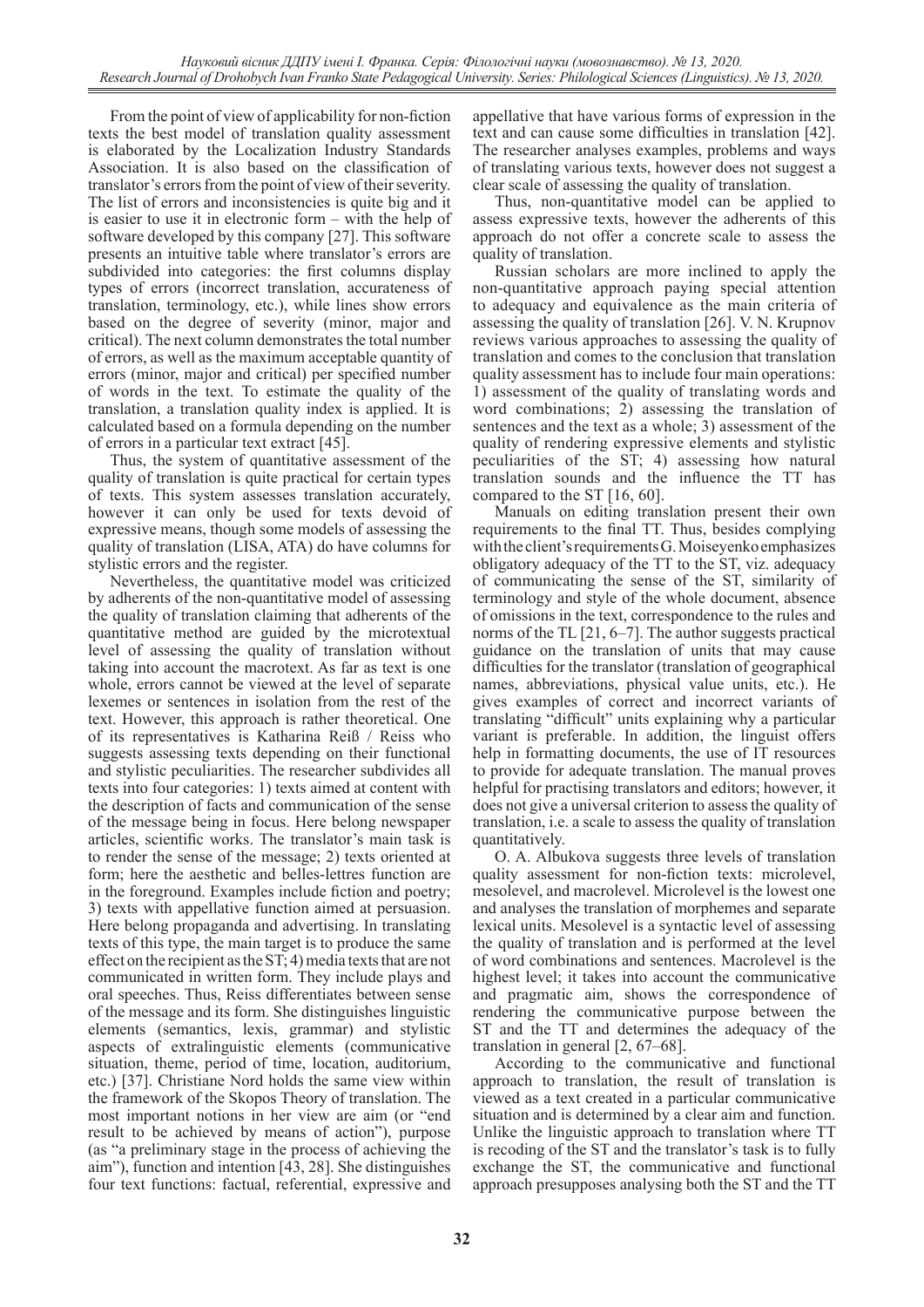in a common communicative situation. If we assess the TT from the point of view of its comparison with the ST only, it can prove equivalent, however the assessment can be quite different if we take into account the historical period when the ST and the TT were created, analyse the conditions of translation, think of the target audience, its requirements, recall the client's aims, remember the authors of the ST and the TT [25, 35].

1995 marks the appearance of researches differentiating between educational and professional translation; the former being predetermined by the teacher. K. Klaudy claims that educational translation is directed at working out an adequate translation together with the students, finding the best translation solutions, reveal typical errors to avoid them in future, to develop students' professional skills [41, 201]. Thus, educational translation is aimed at the process of translation whereas the final result is of utmost significance in the professional one.

The translation performed in class is not, as a rule, used as a means of communication between speakers of different language cultures as far as both students and teacher speak the same language. No methods or techniques can recreate the real conditions of translation activity to put it in line with the professional translation; educational translation is a situation to be regarded as pedagogical activity. On the other hand, "Educational translation activity is to be built to imitate real translation activity" [25, 29–30].

It seems obvious that assessing educational translation from the point of view of communicative and functional approach can enhance students' selfevaluation and prepare them for their professional activity in the field of translation. Despite the fact that

educational translation differs from the professional one, recreating real conditions of professional translation and assessment of the translation by the teacher who discussed his role (client, recipient, author) with the students beforehand, though in the form of a game, gives students an insight into a real communicative situation of professional translation.

**Conclusions and perspectives of further research.**  Within the communicative and functional approach to translation quality assessment one takes into account the aim of the translation and all the parameters of the communicative situation. Dependence of the translation on the communicative situation predetermines the strategy of translation, thus the quality of translation isolated from the communicative situation can hardly be assessed for the value of the translation and the TT lies in satisfying the requirements of the participants of the communicative situation of translation. As to the theory, the communicative and functional approach do not repudiate the terms "equivalence" and "adequacy" but clarify their sphere of usage, the former being used in linguistics, while the latter characterizes the activity of communicants.

It is obvious that whatever the achievements of the linguistic approach to translation, the modern market of translation services, change of a modern person's view of the world make both theoreticians and practising translators enter a new level of researches in the field of translation studies. This new paradigm is the communicative and functional approach to translation that gradually and logically solves the majority of topical tasks related to the theory and practice of translation, including translation quality assessment.

#### **BIBLIOGRAPHY**

1. Алексеева И. С. Текст и перевод. Вопросы теории. Москва : Международные отношения, 2008. 184 с.

2. Альбукова О. А. Обзор существующих подходов к проблеме оценки качества перевода. *Филилогические науки. Вопросы теории и практики*. Тамбов : Грамота, 2016. № 4 (58) : в 3 х ч. Ч. 2. С. 65–69.

3. Бибихин В. В. К проблеме определения сущности перевода. *Тетради переводчика* : науч.-теорет. сб. Москва : Международные отношения. 1973. Вып. Х. С. 3–14.

4. Блох М. Я. Эквивалентность и адекватность в переводческой проблематике. *Новое в переводоведении и лингвистике* : материалы междунар. науч.-практ. конф. Орехово-Зуево : МГОГИ, 2012. С. 3–7.

5. Бродский М. Ю., Скворцов О. Г. Типология ошибок в свете компетентностного подхода. *Вестник Нижегородского государственного лингвистического университета*. 2007. Вып. 1. С. 18–28.

6. Бузаджи Д. М., Гусев В. В., Ланчиков В. К., Псурцев Д. В. Новый взгляд на классификацию переводческих ошибок / под ред. д-ра филол. наук, проф. И. И. Убина. Москва : ВЦП, 2009. 120 с.

7. Ванников Ю. В. Проблемы адекватности перевода : типы адекватности, виды перевода и переводческой деятельности. *Текст и перевод*. Москва : Наука, 1988. С. 34–37.

8. Виноградов В. С. Перевод. Романские языки : общие и лексические вопросы : учеб. пособие. 4-е изд. Москва : Изд-во КДУ, 2007. 238 с.

9. Воеводина Т. В. О соответствии перевода жанровым традициям ПЯ в свете социологической теории перевода. *Тетради переводчика :* науч.-теорет. сб. Москва : Международные отношения. 1979. Вып. 16. С. 83–91.

10. Гарбовский Н. К. О переводе. Москва : Форум, 2016. 752 с.

11. Ивлева А. Ю. Основные этапы обучения переводу. *Перевод в меняющемся мире* : материалы Междунар. науч. практ. конф. (Саранск, 19–20 марта 2015 г.). Москва : Азбуковник, 2015. С. 307–312.

12. Княжева Е. А. Оценка качества перевода: проблемы теории и практики. *Вестник Воронежского государственного университета. Серия : Лингвистика и международная коммуникация*. 2010. № 2. С. 190–195.

13. Комиссаров В. Н. Слово о переводе (Очерк лингвистического учения о переводе). Москва : Международные отношения, 1973. 216 с.

14. Комиссаров В. Н. Лингвистика перевода. Москва : Международные отношения, 1980. 167 с.

15. Комиссаров В. Н. Лингвистика перевода. Москва : УРСС, 2009. 170 с.

16. Крупнов В. Н. В творческой лаборатории переводчика. Москва : Международные отношения, 1976. 190 с.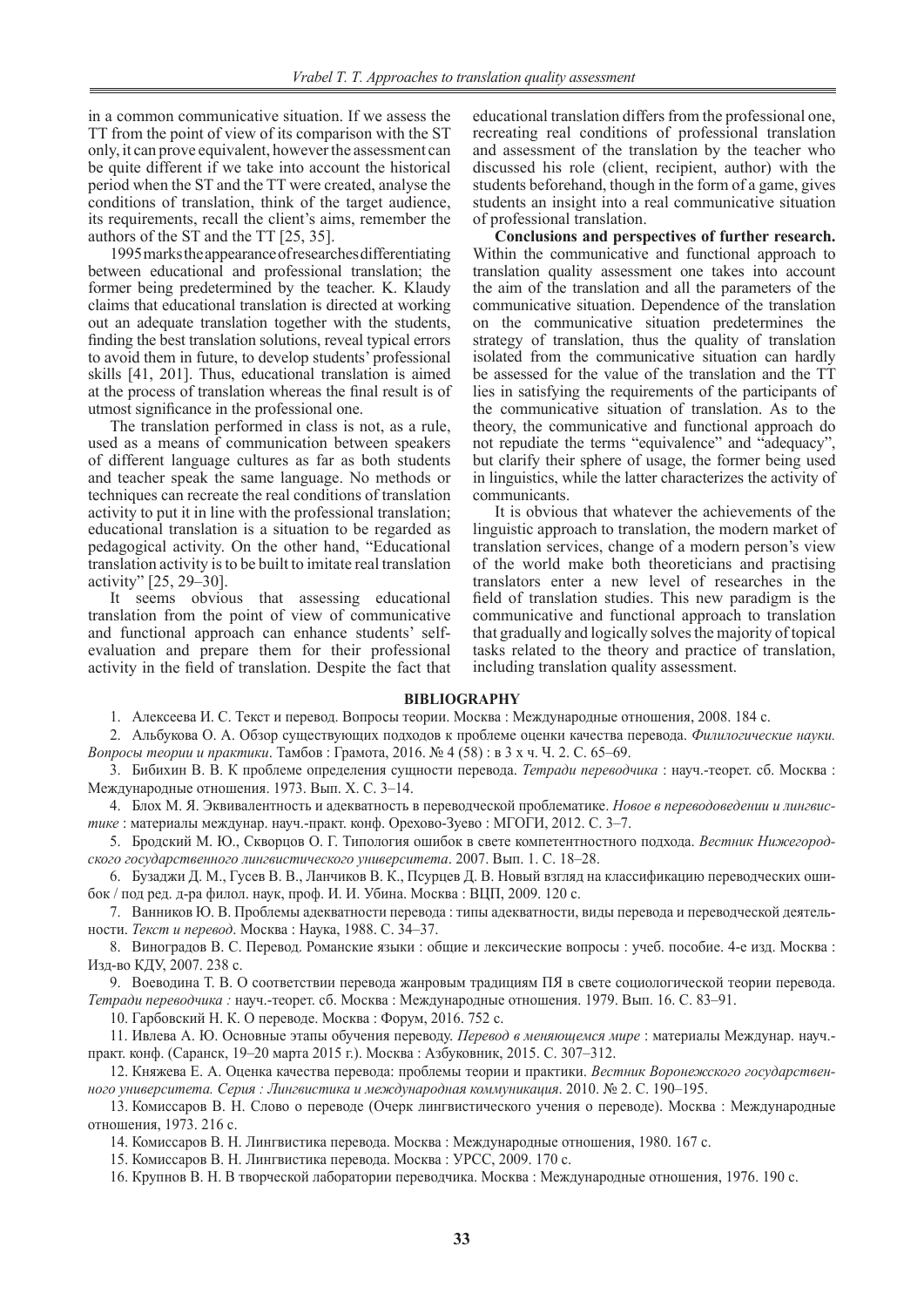17. Куниловская М. А. Классификация переводческих ошибок и их разметка в brat. *Проблемы теории, практики и дидактики перевода* : сб. науч. тр. Серия «Язык. Культура. Коммуникация». Нижний Новгород : НГЛУ им. Н. А. Добролюбова. 2013. Вып. 16, т. 1. С. 59–71.

18. Кутузов А. Б. Применение дескриптивной разметки для формализации оценки качества перевода : веб-сайт. URL: http://tc.utmn.ru/files/Kutuzov\_xml.pdf (дата звернення : 30.07.2020).

19. Ланчиков В. К. Язык переводов как отражение их коммуникативной специфики. *Проблемы теории, практики и дидактики перевода* : сб. науч. тр. Серия «Язык. Культура. Коммуникация». Нижний Новгород : НГЛУ им. Н. А. Добролюбова. 2011. Вып. 14, т. 1. С. 58–66.

20. Митягина В. А. Коммуникативное действие как фактор перевода. *Homo Loquens : Вопросы лингвистики и транслятологии* : сб. ст. / отв. ред. В. А. Митягина. Волгоград : Изд-во ВолГУ, 2014. Вып. 7. С. 3–10.

21. Моисеенко Г. Практический справочник переводчика и редактора. Москва, 2014. 123 с.

22. Прунч Э. Пути развития западного переводоведения. От языковой асимметрии к политической : пер. с нем. Москва : Р. Валент, 2015. 512 с.

23. Сапожникова О. С. Критика перевода : поиски объективных критериев. *Вестник Нижегородского государственного лингвистического университета*. 2009. Вып. 6. С. 11–18.

24. Сдобников В. В. Критерии оценки качества перевода и типология переводческих ошибок. *Проблемы лингвистики, перевода и межкультурной коммуникации* : сб. науч. тр. Серия «Язык. Культура. Коммуникация». Нижний Новгород : НГЛУ им. Н. А. Добролюбова. 2007. Вып. 8. С. 183–198.

25. Сдобников В. В. Оценка качества перевода (коммуникативно-функциональный подход). Москва : Флинта : Наука, 2015. 112 с.

26. Сдобников В. В., Петрова О. В. Теория перевода. Москва : Восток-запад, 2006. 448 с.

27. Тишин Д. Приложение 17. О приемах формализованной оценки качества перевода : веб-сайт. URL: http://philologician.com/joomla/index.php?option=com\_content&view=article&id=227:prilozhenie-17-o-priemakh-formalizirovannoj-otsenki-kachestva-perevoda&catid=110:rekomendatsii&Itemid=538 (дата звернення : 30.07.2020).

28. Убин И. И., Пушнов И. А. Перевод в Европейском Сообществе : объём перевода и оценка качества перевода. Обзор. Москва : Всероссийский центр переводов научно-технической литературы и документации, 2011. 56 с.

29. Успенский Ю. Л. О профилактике типичных ошибок в письменном переводе и критерии оценки его качества. *Проблемы обучения переводу в языковом вузе* : тез. докладов Первой междунар. науч.-практ. конф. (16–17 апреля 2002 г.). Москва : Изд-во МГЛУ, 2002. С. 42–45.

30. Швейцер А. Д. Теория перевода : статус, проблемы, аспекты. Москва : Наука, 1988. 280 с.

31. Шевнин А. Б. Эрратология : монография. Екатеринбург : Изд-во Урал. гуманитар. ун-та, 2003. 216 с.

32. Штанов А. В. Критерии оценки учебных письменных переводов с русского языка на иностранный. *Проблемы обучения переводу в языковом вузе* : тезисы V Междунар. науч.-практ. конф. Москва : МГЛУ, 2006. С. 155–157.

33. Armstrong N. Translation, Linguistics, Culture. A French-English Handbook (Topics in translation 27). Clevendon; Buffalo ; Toronto : Multilingual Matters Ltd, 2005. 218 p.

34. Baker M. In Other Words. A Coursebook on Translation. London ; New York, Routledge, 1992. 305 p.

35. Barghout M. A.-M. Translation Quality Assessment. An Application of Rhetorical Model : A thesis presented for the Degree of Doctor of Philosophy. University of Salford, 1990. 286 p.

36. Catford J. C. A Linguistic Theory of Translation : An essay in applied linguistics. London : Oxford University Press, 1965. 103 p.

37. Delpech E. M. Comparable Corpora and Computer-Assisted Translation. London, ISTE Ltd, 2014. 304 p.

38. Framework for Standardized Error Marking Explanation of Error Categories : веб-сайт. URL: http://www.atanet.org/ certification/aboutexams\_error.php (дата звернення 30.07.2020).

39. House J. Translation Quality Assessment : Linguistic Description versus Social Evaluation. *Meta*. 2001. Vol. XLVI, no. 2, P. 243–257.

40. House J. Translation. Oxford : Oxford University Press, 2009. 122 p.

41. Klaudy K. Quality Assessment in School vs Professional Translation. Dollerup C., Appel V. (eds.) Teaching Translation and Interpreting 3 *Teaching Translation and Interpreting-3* : New Horizons. Papers from the Third Language International Conference (Elsinore, Denmark 9–11 June, 1995). Amsterdam, Philadephia : John Benjamins Publishing Company, 1995. P. 197–204.

42. Nord Ch. Translating as a Purposeful Activity : a Prospective Approach. *TEFLIN Journal*. 2006. Vol. 17, no. 2. P. 131–143.

43. Nord Ch. Translating as a Purposeful Activity : Functional Approaches Explained. Florence: KY, USA: Routledge, 2014. 161 p.

44. SAE Translation Quality Metric : веб-сайт. URL: http://www.apex-translations.com/documents/sae\_j2450.pdf (дата звернення : 30.07.2020).

45. The Measurement of Quality in Translation. Using Statistical Methods : веб-сайт. URL: http://www.translationquality.com/ files/QualityMeas2002.pdf (дата звернення : 30.07.2020).

46. Williams M. Translation Quality Assessment : An Argumentation-Centered Approach. Ottawa : University of Ottawa Press, 2004. 188 p.

47. Wills W. The Science of Translation. Problems and Methods. Gunter Narr Verlag Tubingen, 1982. 292 p.

#### **REFERENCES**

1. Alekseeva, I. S. (2008). Tekst i perevod. Voprosy teorii [Text and translation. Issues of theory]. Moskva: Mezhdunarodnye otnosheniia [in Russian].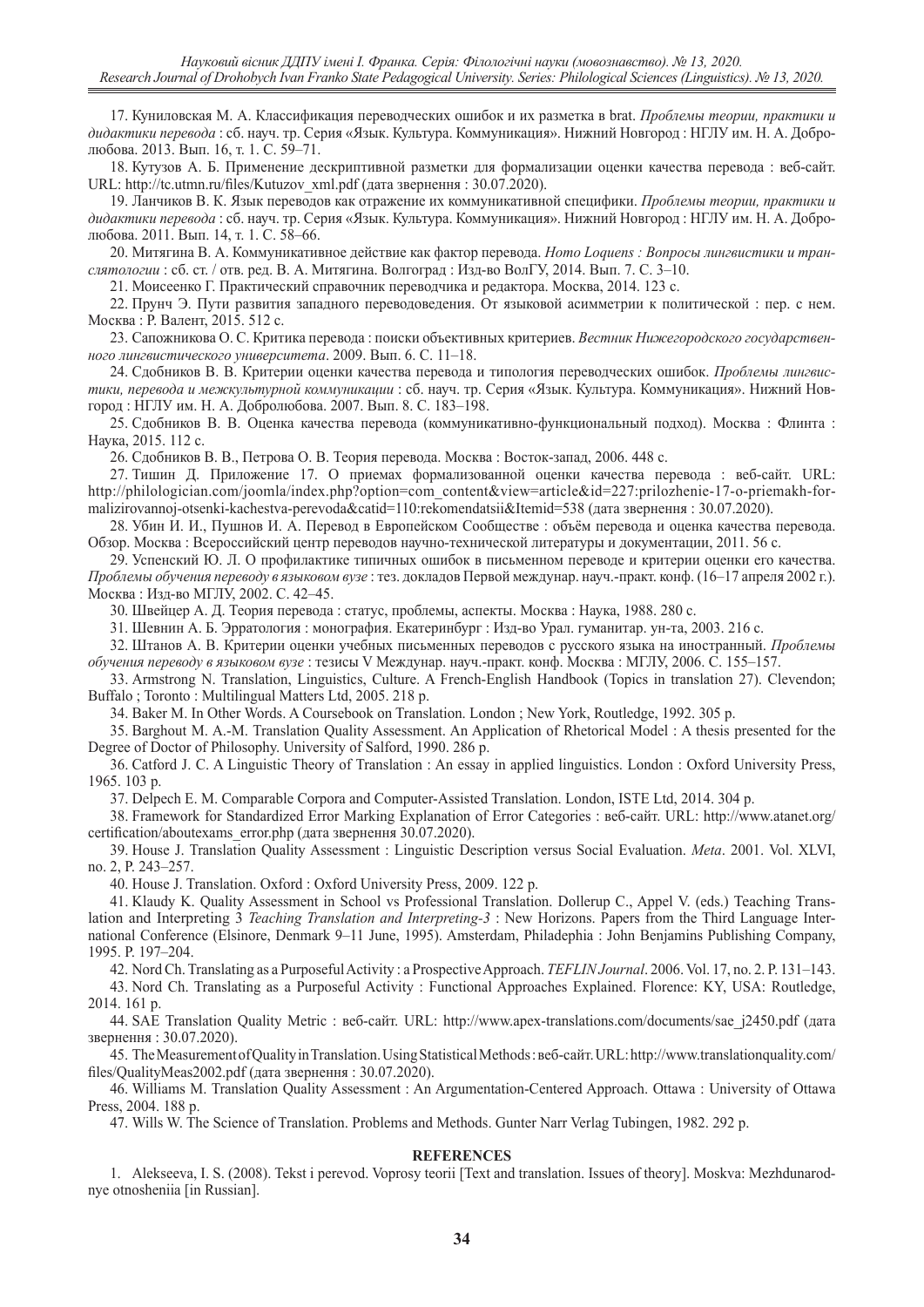2. Albukova, O. A. (2016). Obzor sushchestvuiushchikh podkhodov k probleme otsenki kachestva perevoda [Overview of the available approaches to the problem of assessing the quality of translation]. *Philologicheskie nauki. Voprosy teorii s praktiki*. Tambov: Gramota, 2, 65–69 [in Russian].

3. Bibikhin, V. V. (1973). K probleme opredeleniya sushchnosti perevoda [On the problem of determining the essence of translation]. *Tetradi perevodchika*. Moscow: Mezhdunarodnye otnosheniia, 10, 3–14 [in Russian].

4. Blokh, M. Ya. (2012). Ekvivalentnost i adekvatnost v perevodcheskoi problematike [Equivalence and adequacy in translation activity]. *Novoe v perevodovedenii i lingvistike*. Materialy mezhdunarodnoi nauchno-prakticheskoi konferentsii. Orekhovo-Zuevo: MGOGI, 3–7 [in Russian].

5. Brodskiy, M. Yu., Skvortsov O. G. (2007). Tipologiya oshibok v svete kompetentnostnogo podkhoda [Mistakes classification from the viewpoint of competence approach]. *Vestnik Nizhegorodskogo gosudarstvennogo lingvisticheskogo universiteta*, 1, 18–28 [in Russian].

6. Buzadzhi, D. M., Gusev, V. V., Lanchikov, V. K., Psurtsev, D. V. (2009). Novyi vzgliad na klassifikatsiyu perevodcheskikh oshibok [New scope of translation mistakes classification]. Moskva: VCP [in Russian].

7. Vannikov, Yu. V. (1988). Problemy adekvatnosti perevoda: tipy adekvatnosti, vidy perevoda I perevodcheskoi deyatelnosti [Problems of translation adequacy: types of adequacy, types of translation and translation activity]. Moskva, 34–37 [in Russian].

8. Vinogradov, V. S. (2007). Perevod. Romanskie iazyki: obshchie i leksicheskie voprosy [Translation. Romance languages: General and lexical questions]. 4<sup>th</sup> ed. Moskva: KDU [in Russian].

9. Voevodina, T. V. (1979). O sootvetstvii perevoda zhanrovym traditsiiam PYa v svete sotsiologicheskoi teorii perevoda [On compliance of translated text to genre features of target language from the viewpoint of sociological translation theory]. *Tetradi perevodchika*. Moskva: Mezhdunarodnye otnosheniia, 16, 83–91 [in Russian].

10. Garbovskiy, N. K. (2016). O perevode [On translation]. Moskva: Forum [in Russian].

11. Ivleva, A. Yu. (2015). Osnovnye etapy obucheniya perevodu [The main stages of translation teaching]. *Perevod v menyayushchemsya mire*. Materialy Mezhdunarodnoi nauchno-prakticheskoi konferentsii (Saransk, 19–20 marta 2015 g.). Moskva: Azbukovnik, 307–312 [in Russian].

12. Knyazheva, E. A. (2010). Otsenka kachestva perevoda: problem teorii i praktiki [Assessment of translation quality: problems of theory and practice]. *Vestnik Voronezhskogo gosudarstvennogo universiteta. Seriya: Lingvistika i mezhkulturnaya kommunikatsiya*, 2, 190–195 [in Russian].

13. Komissarov, V. N. (1973). Slovo o perevode (Ocherk lingvisticheskogo ucheniya o perevode [On translation (sketch on the linguistic approach to translation)]. Moskva: Mezhdunarodnye otnosheniia [in Russian].

14. Komissarov, V. N. (1980). Lingvistika perevoda [Linguistics of translation]. Moskva: Mezhdunarodnye otnosheniia [in Russian].

15. Komissarov, V. N. (2009). Lingvistika perevoda [Linguistics of translation]. Moskva: URSS [in Russian].

16. Krupnov, V. N. (1976). V tvorcheskoi laboratorii perevodchika [In a translator's creative laboratory]. Moskva: Mezhdunarodnye otnosheniia [in Russian].

17. Kunilovskaia, M. A. (2011). Klassifikatsiia perevodcheskikh oshibok i ikh razmetka v brat [Classification of translation mistakes and their markup in brat]. *Problemy teorii, praktiki i didaktiki perevoda: sbornik nauchnykh trudov. Seriya "Yazyk. Kultura. Kommunikatsiya*". Nizhniy Novgorod: HGLU im. N. A. Dobrolyubova, 16 (1), 59–71 [in Russian].

18. Kutuzov, A. B. Primenenie deskriptivnoi razmetki dlia formalizatsii otsenki kachestva perevoda [Descriptive markup to formalize translation quality assessment]. Available at: http://tc.utmn.ru/files/Kutuzov xml.pdf (accessed : 30.07.2020) [in Russian].

19. Lanchikov, V. K. (2011). Yazyk perevoda kak otrazheniye ikh kommunikativnoi spetsifiki [Language of translation as a reflection of the communicative situation]. *Problemy teorii, praktiki i didaktiki perevoda* : sbornik nauchnykh trudov. Seriya "Yazyk. Kultura. Kommunikatsiya". Nizhniy Novgorod: HGLU im. N. A. Dobrolyubova, 14 (1), 58–66 [in Russian].

20. Mityagina, V. A. (2014). Kommunikativnoye deistvie kak factor perevoda [Communicative act as a factor of translation]. *Homo loquens: Voprosy lingvistiki i translyatologii*: sb. st. Volgograd: VolGU, 7, 3–10 [in Russian].

21. Moiseenko, G. (2014). Prakticheskiy spravochnik perevodchika i redaktora [Translator's and editor's practical guide]. Moskva [in Russian].

22. Prunč, E. (2015). Entwicklungslinien der Translationswissenschaft. Von den Asymmetrien der Sprachen zu den Asymmetrien der Macht. Berlin, Frank & Timme, 2012 [Russ. ed.: Prunch E. Puti razvitiia zapadnogo perevodovedeniia. Ot iazykovoi asimmetrii k politicheskoi. Moscow: R. Valent [in Russian].

23. Sapozhnikova, O. S. (2009). Kritika perevoda : poiski objektivnykh kriteriev [Translation criticism; In search of objective criteria]. *Vestnik Nizhegorodskogo gosudarstvennogo lingvisticheskogo universiteta*. Nizhniy Novgorod: NGLU im. N. A. Dobrolyubova, 6, 11–18 [in Russian].

24. Sdobnikov, V. V. (2011). Kriterii otsenki kachestva perevoda i tipologiya perevodcheskikh oshibok [Translation quality assessment criteria and classification of translation mistakes]. *Problemy lingvistiki, perevoda i mezhkulturnoi kommunikatsii*: sbornik nauchnykh trudov. Seriya "Yazyk. Kultura. Kommunikatsiya". Nizhniy Novgorod: NGLU im. N. A. Dobrolyubova, 8, 183–198 [in Russian].

25. Sdobnikov, V. V. (2015). Otsenka kachestva perevoda (kommunikativno-funktsionalniy podkhod) [Assessment of translation quality (communicative and functional approach]: monograph. Moskva: Flinta: Nauka [in Russian].

26. Sdobnikov, V. V., Petrova O. V. (2006). Teoria perevoda [Translation theory]. Moskva: Vostok-zapad [in Russian].